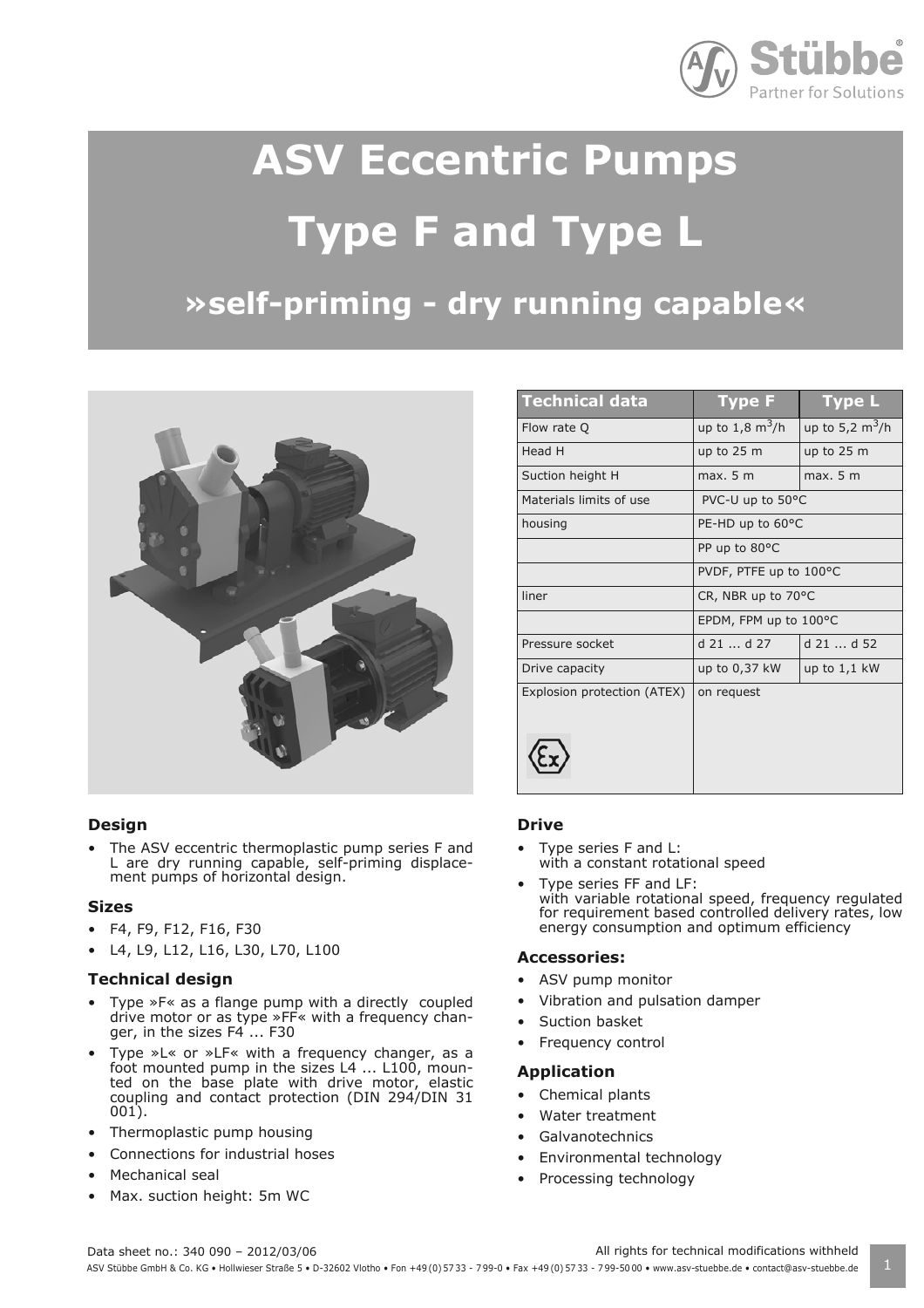

#### **Utilisation**

• For transportation of neutral, aggressive or abrasive fluids provided that the components coming into contact with the medium are resistant at the operating temperature according to the ASV resistance guide.

#### **Fluid density/Fluid viscosity**

- 1,0 kg/dm<sup>3</sup> up to 800 mPas
- 1,3 kg/dm $3$  up to 860 mPas
- 1.6 kg/dm<sup>3</sup> up to 920 mPas

#### **Examinations**

• DIN EN ISO 9906

#### **Suction**

The pump is self-priming when prior start up the pump the housing is filled with fluid.

#### **Drive acc. IEC**

- Design: IM B 34/35, IM B 3
- Voltage: 230 V AC (1 Ph) or 230/400 V AC (3 Ph)
- Protection type IP 54/55
- Rotational speed refer characteristic curves

#### **Shaft**

• Stainless steel (1.4104)

#### **Screws**

• Stainless steel (1.4301)

#### **Connections**

For pump sockets refer to the dimension tables

- A Hose, standard length 1.0 m, with two stainless steel hose clips
- B -Hose, standard length 1.0 m, with two PVC flanges acc. DIN 2501

#### **Construction**

- The thermoplastic pump housing accommodates the liner which is secured, liquid sealed, between the housing and the cover plate, motor lantern or pillow block; the web of the liner separates suction and pressure space. A seal between the enclosed pumping liquid and the atmosphere is not required. The pump does without seals, is almost leak free and thus particularly environmentally sound!
- The rotor turns in roller bearings on a cam arranged on the centred drive shaft. An oil film is formed between the rotor and liner. A simple axial face seal separates this film from the large, regreasable roller bearings.

#### **Presentation of the working sequence**

suction section



pressure section







The designs FF and LF with integrated micro-frequency changer permit a rotational speed control of approx. 400 ... 1500 rpm, with larger pumps up to 1000 rpm. The rotational speed can be infinitely set on the potentiometer or fully automatically regulated in the PID control circuit via the standard signal (0... 10 V, 4 ... 20 mA etc.).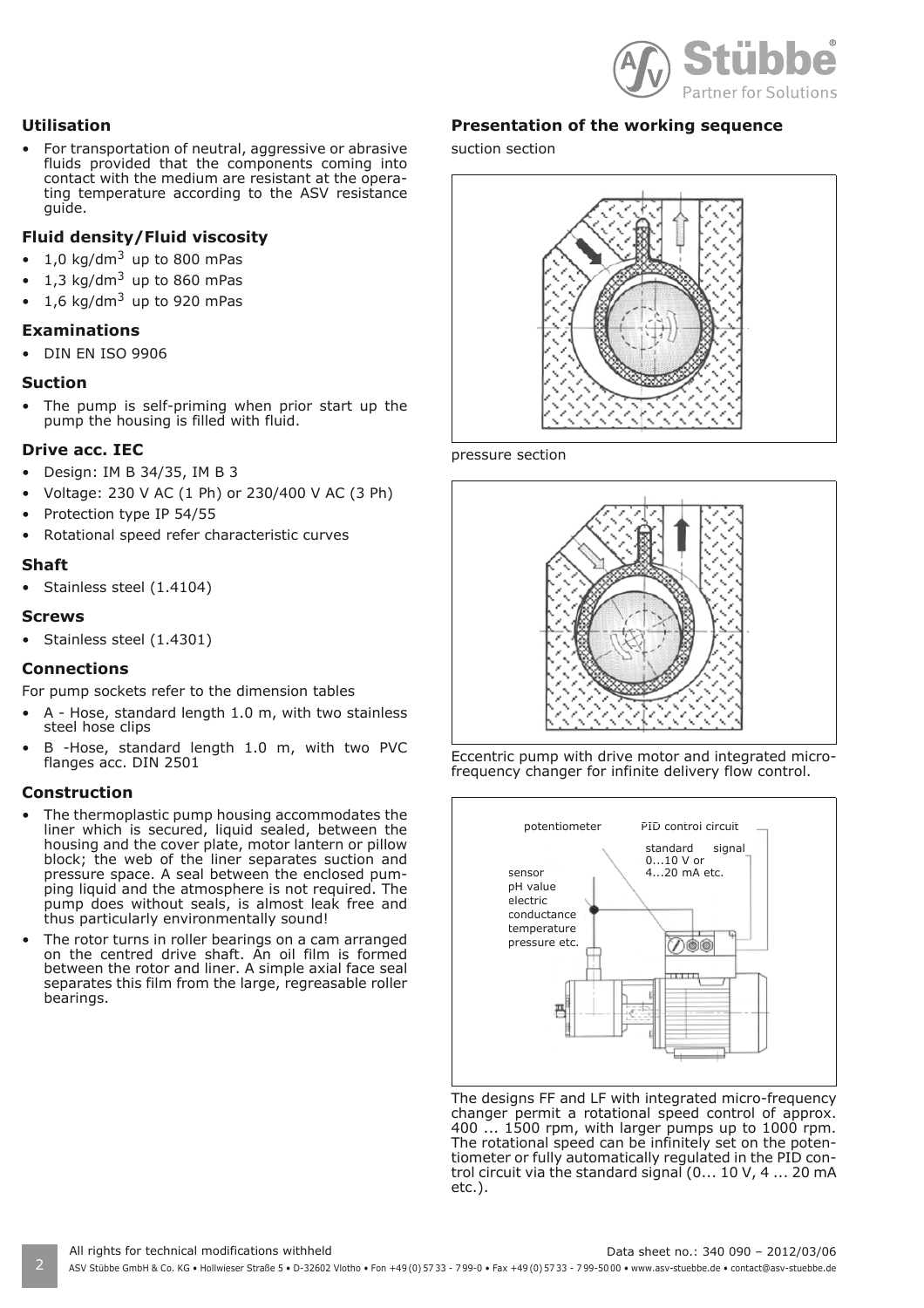

#### **Perm. ambient conditions**

- Temperature  $-20$   $...$  + 40 $^{\circ}$ C
- Humidity up to max. 95%

#### **Painting**

Several coatings with an acid-proof paint protect all metal parts not made of special steel against corrosion.

#### **Operating conditions**

- Refer to the characteristic curve for the delivery height H to assess the dependence upon the delivery flow Q.
- The standard characteristic curves are determined with water (at RT » 20 °C) in supply operation (suction height Hs  $3$  0 m) and with a CR liner.
- The delivery flow or the characteristic curves vary slightly if other liner materials are used and, as is normal for rotating displacement pump, are influenced by:
	- •Suction heights HS > 2 m,
	- •Medium properties such as temperature, density, viscosity, air/gas share in delivery media etc.
	- •Operating mode, i.e. constant or discontinuous intermittent operation.
- Eccentric pumps deliver liquids, even with gas/air inclusions and, once filled with the media, are self priming without additional equipment.
- Due to the venting of medium and longer suction lines the delivered liquid, i.e. the delivery flow Q, drops at a suction height  $HS > 2.0$  m depending upon the operating circumstances.
- Eccentric pumps are displacement machines. Never operate the pumps when the pressure valves are closed.
- Eccentric pumps require little maintenance and offer a high degree of operational reliability. If, for example, the liner should become worn after a longer operating time, it can be changed easily and quickly without special tools.

#### **Pump selection**

- The correct pump selection is only possible if all medium properties and details of the plant concerned (installation height, pipeline routing, fittings etc.) are known. Please contact us for the »ASV Pump Questionnaire«.
- The pump materials are selected in accordance with the precise chemical composition of your medium and its temperature. Please note that the selection of the pump material is pressure and temperature dependent. Refer the »ASV resistance list«.
- We strongly recommend that you consult our qualified ASV engineers for the following applications:
	- •Delivery of viscous or pasty media.
	- •Delivery of abrasive liquids.
	- •Intended operating rotational speeds in the lower range at approx. 400 rpm and in the upper range of approx. 1500 (1000) rpm.
	- •For suction operation with suction heights of Hs  $\geq$ 2...5 m as well as all questions concerning suction times, system venting etc.

#### **Pump accessories**

• Flexible hose lines of  $\geq 1.0$  m length can be con-

nected to the pump sockets.

- Vented vibration or pulsation dampers are required for a smooth, low vibration pump operation for delivery heights above approx. 15 m.
- We recommend the fitting of a suction basket to protect the pump from the ingress of coarse soiling conveyed with the medium.

#### **Sectional drawing type F**



#### **Sectional drawing type L**

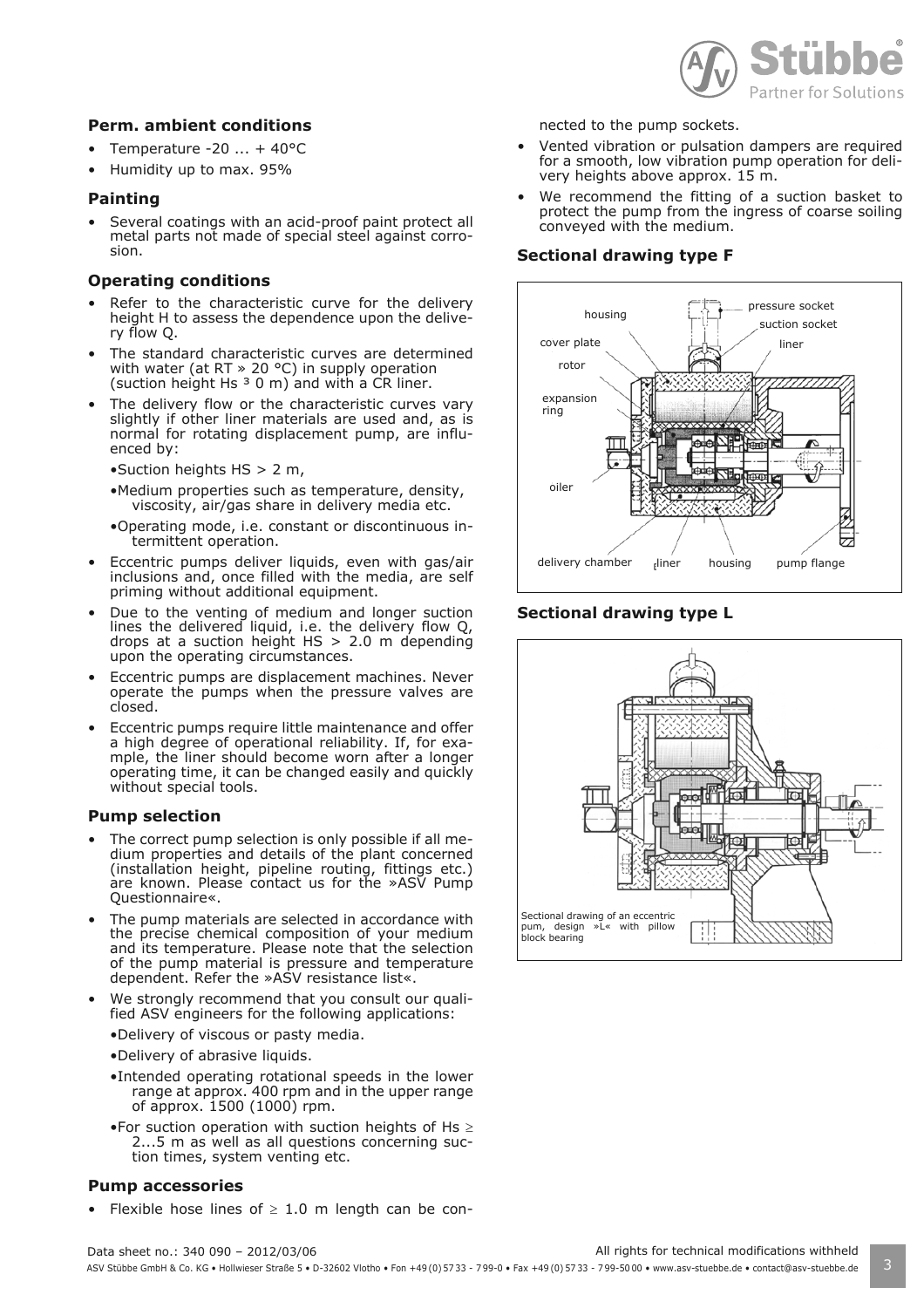

# **Dimensions: type F**



| type           |                 | suction side              |            | pressure side            |      | <u>''n</u> | IEC                      | design     | weigh |
|----------------|-----------------|---------------------------|------------|--------------------------|------|------------|--------------------------|------------|-------|
|                | <b>DNs</b>      | ds                        | <b>DNd</b> | dd                       | kW   | min        | size                     |            | kg.   |
| F <sub>4</sub> | 14              | $\sim$<br>ᅩ               | 14         | 21                       | 0,25 | 1450       | $\overline{\phantom{a}}$ | <b>B34</b> |       |
| $F \Omega$     | $\overline{14}$ | $\sim$<br>∠⊥              | 14         | 21                       | 0,25 | 1450       |                          | <b>B34</b> | د.ه   |
| F 12           | 14              | ∼.<br><u> 4</u>           | 14         | 21                       | 0,25 | 1450       | - -                      | <b>B34</b> |       |
| F 16           | 19              | $\sim$ $\sim$<br><u>.</u> | 19         | $\lnot$<br>$\mathcal{L}$ | 0,25 | 1450       | - -                      | <b>B34</b> | ر , ں |
| F 30           | 24              | 34                        | 19         | 27                       | 0,37 | 1450       | --<br><u>/ T</u>         | <b>B34</b> |       |

<sup>1</sup>) pump with motor

| type | a  | a1  |     | в   | B1 | -<br>J | a            | d1 | e   |     | a<br>ю | g2          | п   | h2 | н   | H1  |
|------|----|-----|-----|-----|----|--------|--------------|----|-----|-----|--------|-------------|-----|----|-----|-----|
|      |    |     |     |     |    |        |              |    |     |     |        |             |     |    |     |     |
| F4   | 90 | 140 | 112 | 200 | 92 | 9      | 22           | 14 | 115 | 138 | 85     | 1 1 E<br>ᆠᆠ |     | 60 | 200 | 171 |
| F 9  | 90 | 140 | 112 | 200 | 92 | a      | วว<br>ے ے    | 14 | 115 | 138 | 85     | 1 1 E<br>ᆠᆠ |     | 60 | 200 | 171 |
| F 12 | 90 | 140 | 112 | 200 | 92 | q      | $\cap$<br>22 | 14 | 115 | 138 | 85     | ᆠᆠ          |     | 60 | 200 | 171 |
| F 16 | 90 | 140 | 112 | 200 | 92 | a      | רר<br>ے      | 14 | 115 | 138 | 85     | 115         |     | 60 | 200 | 171 |
| F 30 | 90 | 140 | 12  | 200 | 92 | a      | 22           | 14 | 115 | 138 | 85     | 11 S        | ¬ ⊣ | 60 | 200 | 171 |

| type | i1 | ĸ   | $\mathbf{k}$ |    |     | m    | p   | $\mathbf{a}$ | s1 | w1 | $\mathbf{v}$ |  |  |  |
|------|----|-----|--------------|----|-----|------|-----|--------------|----|----|--------------|--|--|--|
|      |    |     |              |    |     |      |     |              |    |    |              |  |  |  |
| F4   | 75 | 175 | 200          | 30 | 375 | 51,5 | 143 | 107          |    | 53 | 18,5         |  |  |  |
| F 9  | 75 | 175 | 200          | 30 | 375 | 51,5 | 143 | 107          |    | 53 | 18,5         |  |  |  |
| F 12 | 75 | 175 | 200          | 30 | 375 | 51,5 | 143 | 107          |    | 53 | 18,5         |  |  |  |
| F 16 | 75 | 175 | 200          | 30 | 375 | 51,5 | 143 | 107          |    | 53 | 18,5         |  |  |  |
| F 30 | 75 | 200 | 200          | 30 | 400 | 77,0 | 143 | 119          |    | 53 | 19,5         |  |  |  |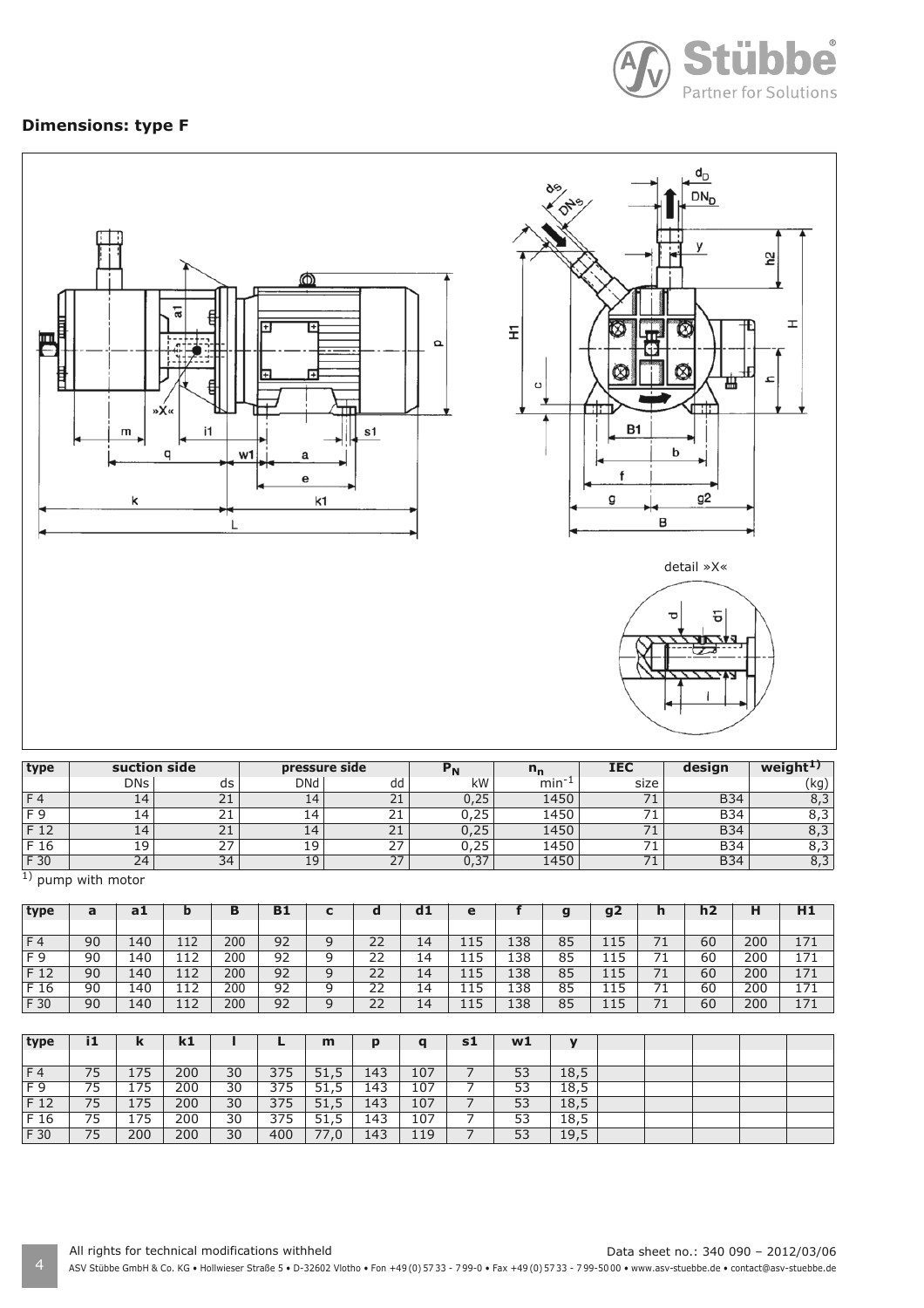

### **Dimensions: type L**



| type              |            | suction side | pressure side |    | $P_{N}$ | $n_{n}$ | <b>IEC</b> | design         | weight <sup>1)</sup> |
|-------------------|------------|--------------|---------------|----|---------|---------|------------|----------------|----------------------|
|                   | <b>DNs</b> | ds           | DNd           | dd | kW      | $min-1$ | size       |                | (kg)                 |
| L 4               | 14         | 21           | 14            | 21 | 0.25    | 1450    | 71         | B <sub>3</sub> | 12,5                 |
| 9 ـ               | 14         | 21           | 14            | 21 | 0,25    | 1450    |            | B <sub>3</sub> | 12,5                 |
| L12               | 14         | 21           | 14            | 21 | 0,25    | 1450    | 71         | B <sub>3</sub> | 12,5                 |
| L <sub>16</sub>   | 19         | 27           | 19            | 27 | 0.25    | 1450    |            | B <sub>3</sub> | 12.5                 |
| $-30$             | 24         | 34           | 19            | 27 | 0,37    | 1450    |            | B <sub>3</sub> | 14,0                 |
| L 70              | 29         | 40           | 29            | 40 | 0.75    | 960     | 90         | B <sub>3</sub> | 31,5                 |
| $\_100$<br>$\sim$ | 38         | 52           | 38            | 52 | 1,10    | 960     | 90         | B <sub>3</sub> | 34,5                 |

 $\overline{1}$ ) pump with motor

| type            | dimensions (mm) |    |     |     |           |                |                |   |    |    |           |    |     |     |                              |     |    |
|-----------------|-----------------|----|-----|-----|-----------|----------------|----------------|---|----|----|-----------|----|-----|-----|------------------------------|-----|----|
|                 | a               | a4 | b   | b2  | <b>B1</b> | B <sub>2</sub> | B <sub>3</sub> | ◡ | C2 | c3 | u         | d1 | e   |     | g                            | g1  | h  |
| L <sub>4</sub>  | 90              | 10 | 112 | 165 | 92        | 205            | -              |   | 19 | 4  | <b>++</b> | 14 | 125 | 138 | 80                           | 111 | 71 |
| L9              | 90              | 10 | 112 | 165 | 92        | 205            | -              |   | 19 | 4  | J.<br>ᆠ   | 14 | 125 | 138 | 80                           | 111 |    |
| L <sub>12</sub> | 90              | 10 | 112 | 165 | 92        | 205            | -              |   | 19 | 4  | 11<br>ᆠ   | 14 | 125 | 138 | 80                           | 111 | 71 |
| 16              | 90              | 10 | 112 | 165 | 92        | 205            | -              |   | 19 | 4  | ᆠ         | 14 | 125 | 138 | 80                           | 111 | 74 |
| L 30            | 90              | 10 | 112 | 165 | 92        | 205            | -              |   | 19 | 4  | 11<br>ᆠ   | 14 | 125 | 138 | 84                           | 111 | 71 |
| 70              | 100             | ←  | 125 | 260 | 153       | 300            | 220            |   | 37 |    | 22        | 24 | 130 | 170 | $\overline{\phantom{0}}$     | 139 | 90 |
| L 100           | 100             | ∠  | 140 | 260 | 153       | 300            | 225            |   | 37 |    | 22        | 24 | 130 | 170 | $\qquad \qquad \blacksquare$ | 139 | 90 |

| type            |    |     |    |     |                |     |     |     |    |    | dimensions (mm) |      |           |     |    |     |     |    |      |    |      |
|-----------------|----|-----|----|-----|----------------|-----|-----|-----|----|----|-----------------|------|-----------|-----|----|-----|-----|----|------|----|------|
|                 |    |     |    |     |                |     |     |     |    |    |                 |      |           |     |    |     |     |    |      |    |      |
|                 | h2 |     | h4 | H4  | H <sub>5</sub> |     | k3  | k4  |    |    | 12              |      | m         | mı  |    |     | p1  | s1 | s4   | W  |      |
| L <sub>4</sub>  | 60 | 90  | 45 | 275 | 190            | 75  | 181 | 231 | 30 | 23 | 460             | 500  | 51<br>5.  | 123 | 20 | 143 | 15  |    | 10.5 | 21 | 18,5 |
| L 9             | 60 | 90  | 45 | 275 | 190            | 75  | 181 | 231 | 30 | 23 | 460             | 500  | 51<br>5.  | 23  | 20 | 143 |     |    | 10.5 | 21 | 18.5 |
| L12             | 60 | 90  | 45 | 275 | 190            | 75  | 181 | 231 | 30 | 23 | 460             | 500  | 51        | 123 | 20 | 143 | 15  |    | 10.5 | 21 | 18.5 |
| L 16            | 60 | 90  | 45 | 275 | 190            | 75  | 181 | 231 | 30 | 23 | 460             | 500  | 51<br>. 5 | 123 | 20 | 143 | 15  |    | 10.5 | 21 | 18,5 |
| L <sub>30</sub> | 60 | 90  | 45 | 275 | 190            | 75  | 207 | 231 | 30 | 23 | 460             | 500  | .0        | 110 | 20 | 143 | 128 |    | 10.5 | 21 | 19,5 |
| L 70            | 80 | 127 | 50 | 360 | 304            | 106 | 268 | 294 | 50 | 40 | 690             | 730  | 0.        | 14  | 20 | 178 | 181 | 9  | 10,5 | 47 |      |
| L 100           | 80 |     | 50 | 360 | 309            | 106 | 296 | 294 | 50 | 40 | 690             | '30' | 106.0     | 99  | 20 | .78 | .95 | q  | 10,5 | 47 | -    |

#### Data sheet no.: 340 090 – 2012/03/06 All rights for technical modifications withheld

ASV Stübbe GmbH & Co. KG • Hollwieser Straße 5 • D-32602 Vlotho • Fon +49(0) 57 33 - 799-0 • Fax +49(0) 57 33 - 799-5000 • www.asv-stuebbe.de • contact@asv-stuebbe.de 5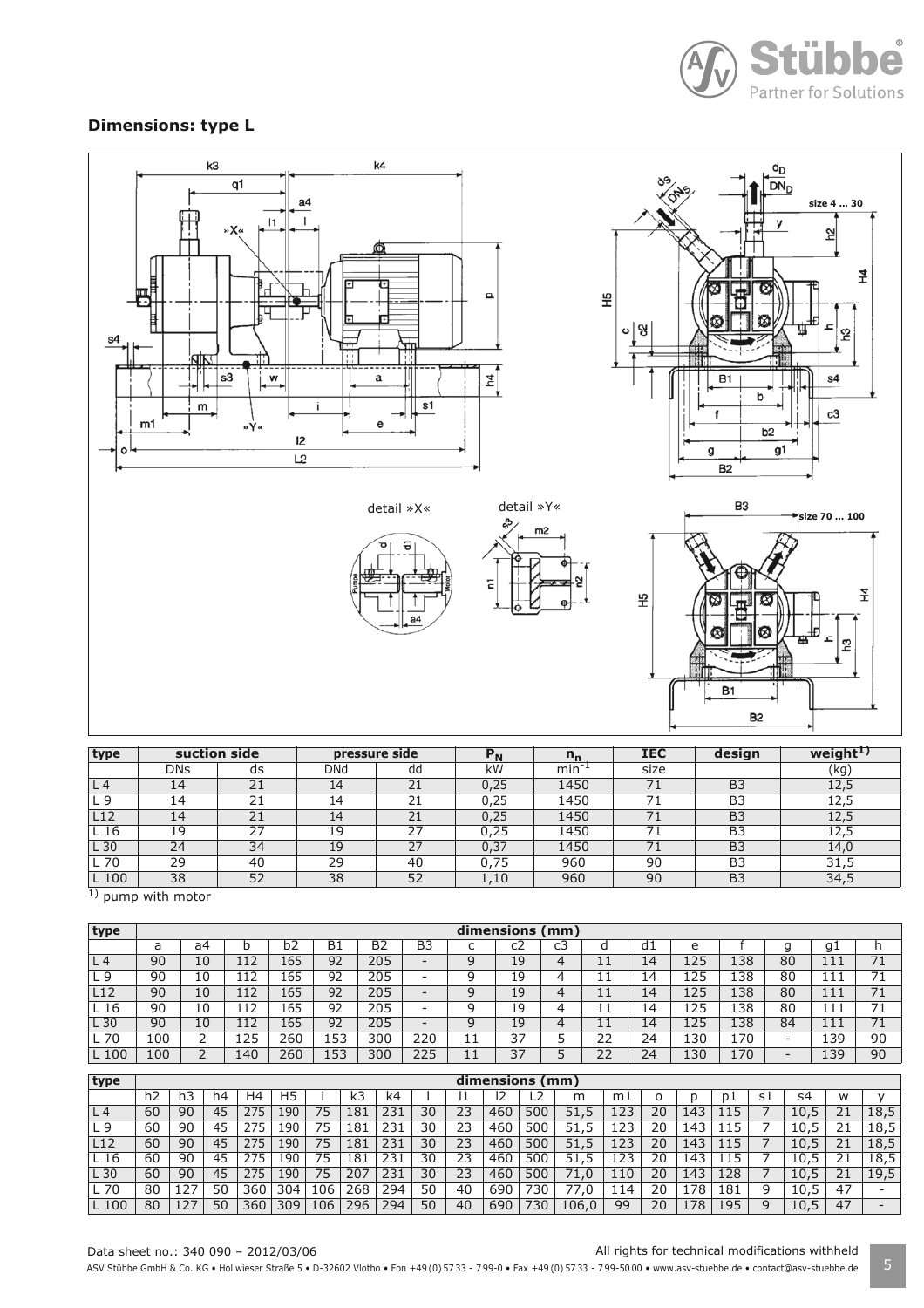

# **Sectional drawing type F**



| Item           | Designation           |
|----------------|-----------------------|
| 2              | Pump flange           |
| 3              | Shaft                 |
| $\overline{4}$ | Cover plate           |
| 5              | Housing compl.        |
| 5              | Housing compl.        |
| 5              | Housing compl.        |
| 9              | Liner                 |
| 9              | Liner                 |
| 9              | Liner                 |
| 9              | Liner                 |
| 9              | Liner                 |
| 16             | Rotor                 |
| 17             | Mechanical seal       |
| 18             | Expansion ring        |
| 19             | Hexagonal screw       |
| 20             | Washer                |
| 21             | Radial ball bearing   |
| 22             | Radial ball bearing   |
| 23             | Plug screw            |
| 24             | Oiler                 |
| 25             | Spacer washer         |
| 26             | Suction socket        |
| 30             | Threaded pin          |
| 31             | Hexagonal screw       |
| 32             | Spring washer         |
| 33             | Circlip               |
| 34             | Circlip               |
| 36             | Shaft sealing ring    |
| 37             | Shim ring             |
| 38             | <b>Bearing insert</b> |
| 40             | Pressure socket       |
| 44             | Spacer ring           |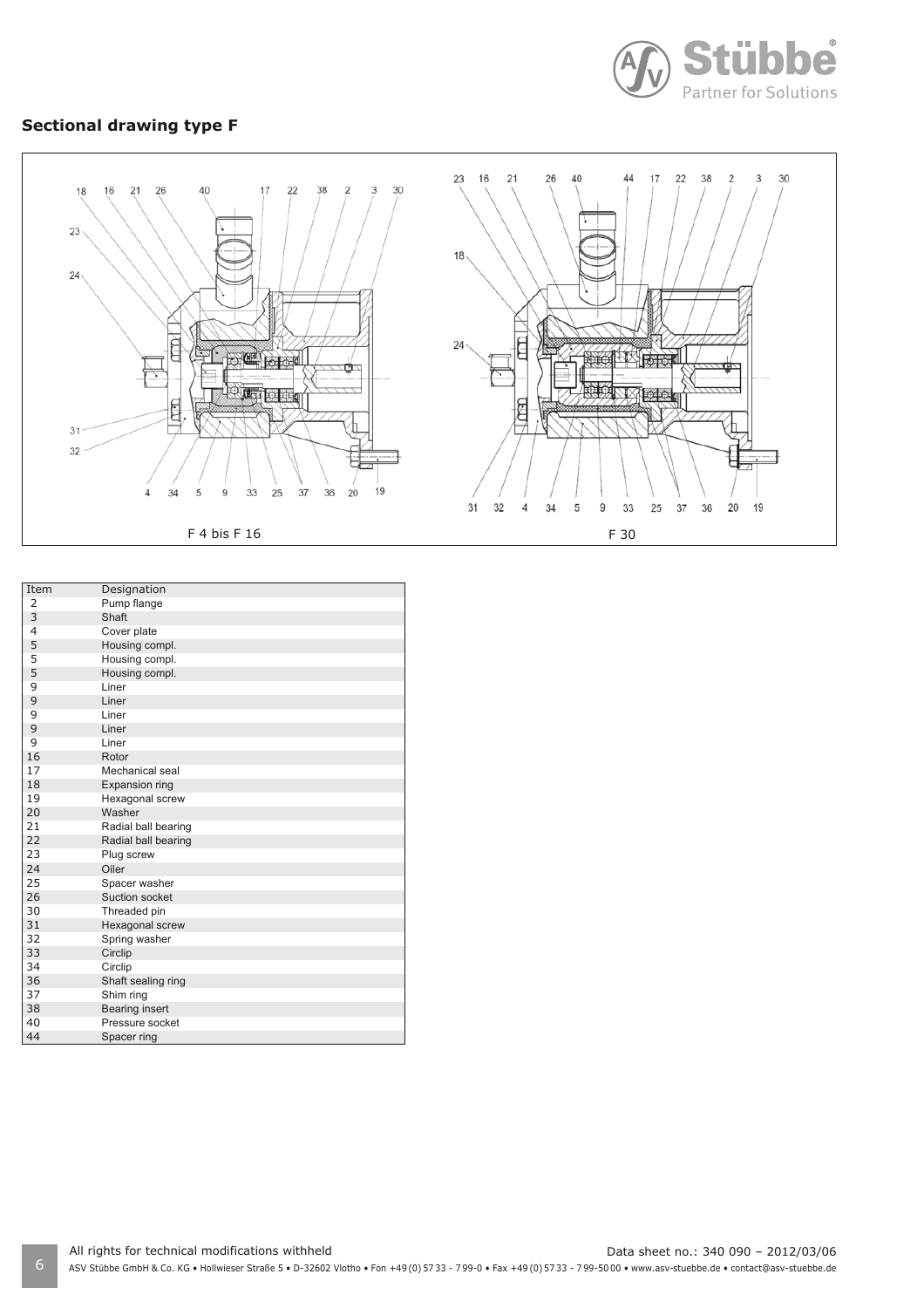

#### **Sectional drawing type L**